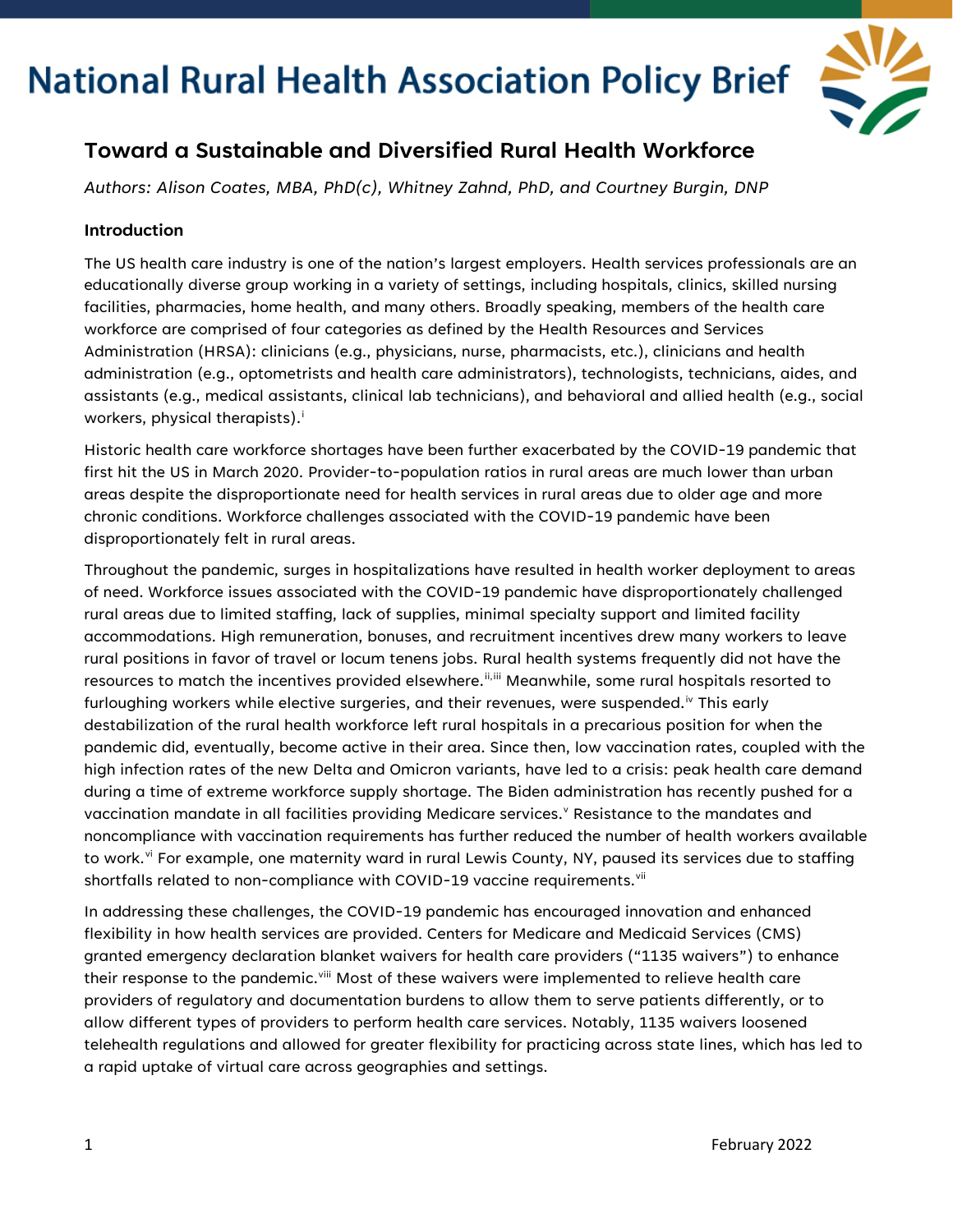

However, even before the pandemic, burnout and moral injury had been a major concern among rural health care professionals. This long-standing challenge has been brought to a flashpoint as wave upon wave of COVID-19 patients hit rural hospitals.<sup>ix</sup> Health care providers are exhausted, are seeing fewer positive outcomes, and are experiencing unprecedented hostility from patients.<sup>[x,](#page-10-9)[xi](#page-10-10)</sup> To support our health workforce and prevent an exodus of qualified health workers, future health policies will need to consider the psychological needs of the workforce in tandem with their material needs.<sup>9</sup>

The already-fragile rural health workforce has been significantly destabilized by the ongoing pandemic and its downstream effects. Rebuilding from this crisis and fostering workforce resilience will require renewed efforts along three synergistic pathways: 1) increasing the numbers of health workers in rural areas, 2) fostering flexibility in the rural health workforce, and 3) sustaining and supporting rural health workers in practice.<sup>[xii](#page-10-11)</sup>

#### **Analysis of Rural Workforce Data**

Access to health care in rural areas may prevent disease and disability, detect and treat illnesses or other health conditions, increase quality of life, lower the risk of premature death, and increase life expectancy.<sup>[xiii](#page-10-12)</sup> Studies show that primary care physician density (i.e., the number of primary care workforce.<sup>xv[i](#page-10-17),[xvii,](#page-10-16)xviii</sup> There are fewer health care providers per 10,000 population in rural areas compared to providers per capita) is associated with reduced mortality for many causes of death. Notably, rural areas have experienced a greater decline in primary care density over time. [xiv](#page-10-13) Figure 1 depicts the distribution of primary care providers by urban influence category; rural-urban differences are even more pronounced for specialty care. Projections from HRSA suggest that rural areas will be far below adequacy for several specialty provider types at least until 2030.<sup>[xv](#page-10-14)</sup> These workforce challenges exist not only because of the lack of providers coming into rural areas, but also in the aging of the rural health care urban populations for many provider types, including physicians, registered nurses, nurse practitioners, physician assistants, nurse midwives, social workers and other allied health professionals.<sup>vxiii</sup> For example, there are 5.3 primary care physicians per 10,000 residents in rural areas compared to 7.9 in urban areas. Similarly, there are 65.3 registered nurses per 10,000 residents in rural areas compared to 93.6 per 10,000 in urban areas.



*Figure 1: Primary Care Providers per 100,000 Population in U.S. Counties by Urban Influence Category (From Larson et al., 2020[xix](#page-10-18) used with permission)*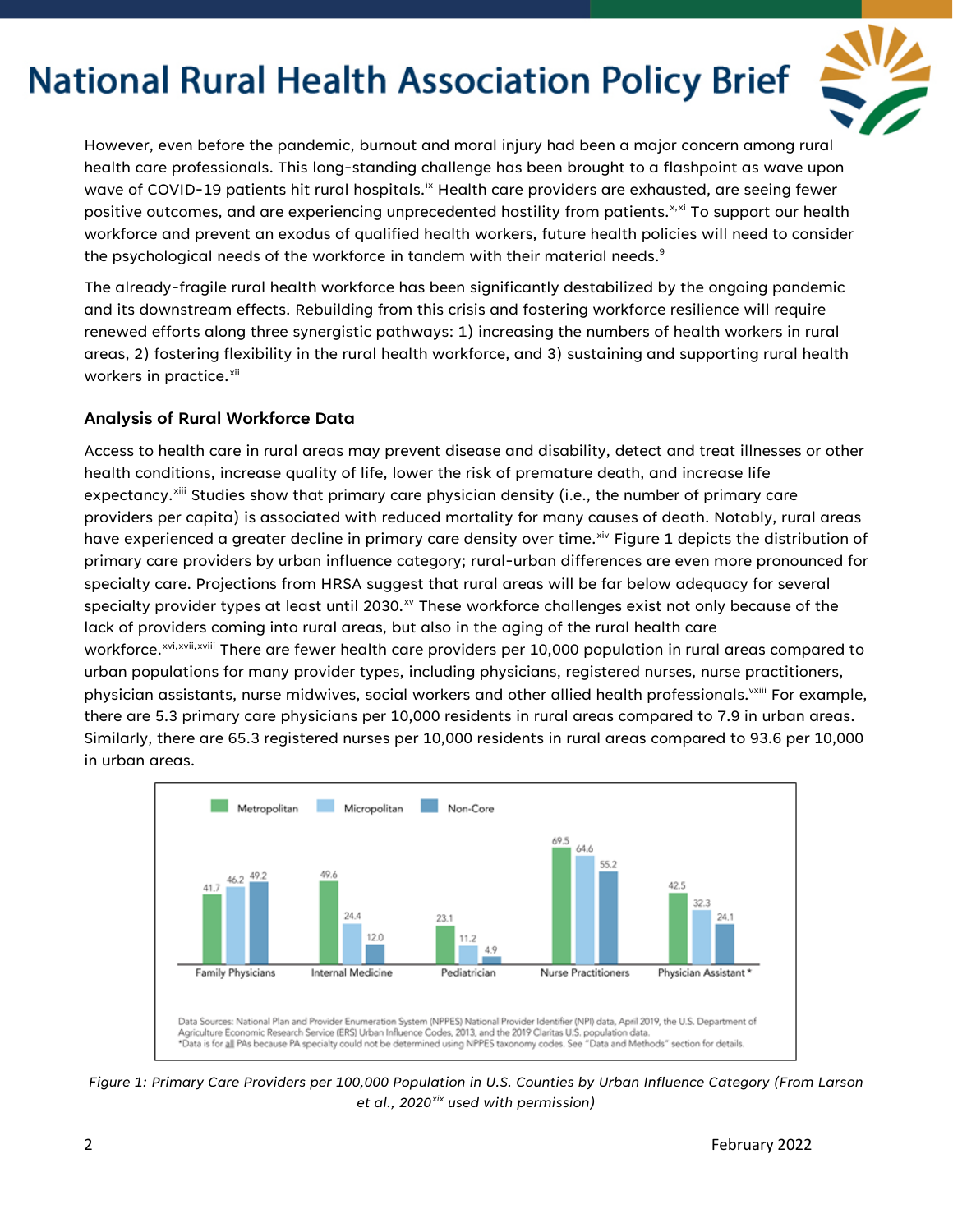

Although health workforce planning is often approached from a population-based workforce "supply" perspective (increasing the number of providers practicing in an area), some new trends are emerging that move further towards a needs-based planning model, embracing interprofessional practice models and emphasizing workforce flexibility in meeting the needs of a community.<sup>[xx](#page-10-19)</sup> The health care needs of the rural population can, indeed, be met in a variety of ways. The concept of "plasticity" has been applied to physician workforce planning, showing how community needs can be met through arrangements of various types of physicians with overlapping scopes of practice. [xxi](#page-10-20),[xxii](#page-10-21) This plasticity could be extended from within - and between- practice applications to also encompass interprofessional arrangements.<sup>xxiii</sup> [A](#page-10-22) new framework for reshaping the health workforce proposes a four-pronged approach targeting the production, distribution, potential, and resilience of the workforce.<sup>[xxiv](#page-11-0)</sup>

#### **Analysis of National and State Policy Levers**

#### *Role of Federal Players*

The HRSA Bureau of Health Workforce (BHW) is tasked with administering programs to increase and support the health workforce. BHW has several programs aimed at reducing the cost burden for future and current health providers while strengthening the workforce in underserved areas.[xxv](#page-11-1) In compliance with the Coronavirus Aid, Relief, and Economic Security (CARES) Act, HRSA released a Health Workforce [Strategic Plan](https://bhw.hrsa.gov/sites/default/files/bureau-health-workforce/about-us/hhs-health-workforce-strategic-plan-2021.pdf)<sup>[xxvi](#page-11-2)</sup> which catalogs a large number of health care workforce programs and activities supporting four key goals. Goal 2 strives to "improve the distribution of the health workforce to reduce shortages." Objectives within this goal target rural and otherwise high-need communities.

HRSA uses two definitions to facilitate eligibility for a variety of loan repayment programs: Health Professional Shortage Areas (HPSA) and Medically Underserved Areas (MUA). To determine eligible locations for loan repayment programs, [H](#page-11-3)PSA definitions are used.<sup>xxvii</sup> HPSAs designations are commonly more providers would need to practice in these areas for the designations to be removed.<sup>xxviii</sup> [S](#page-11-4)imilarly, driven by geography, but populations including migrant farmworkers and facilities including correctional facilities and federally qualified health centers may also be used. HPSAs have a shortage of either primary, dental, or mental health providers, generally defined as a population-to-provider ratio of 3,500 to 1. Nearly two-thirds (61.27 percent) of primary care HPSAs are in rural areas. Nearly four thousand MUA definitions use the aforementioned population-to-provider ratio, a high infant mortality rate, high poverty, or high elderly population to determine if a county, group of counties, or group of urban census tracts should be designated as an MUA.<sup>26</sup> While MUAs are not used for loan repayment programs they are used to determine eligibility for the CMS Rural Health Clinic program, clinics that can provide important primary care services for rural areas, and for J-1 Visa Waivers, which can enable foreign medical professionals to practice in a rural area. The J-1 Visa Waiver allows foreign-trained physicians to waive the two years of foreign residency requirement in exchange for practicing for at least three years in an HPSA or MUA, or serving a medically underserved population.

To address the maldistribution of providers, individuals can directly apply for loan repayment opportunities. For example, the National Health Service Corps provides an opportunity for a wide range of health care providers, such as physicians, nurse practitioners, physician's assistants, dentists, and social workers to have their loans repaid in exchange for a commitment to practicing in an eligible underserved area for two years.<sup>xxix</sup> These health providers stay longer through continuation services contracts, and some stay beyond such contracts or move to similarly underserved areas, ultimately helping to improve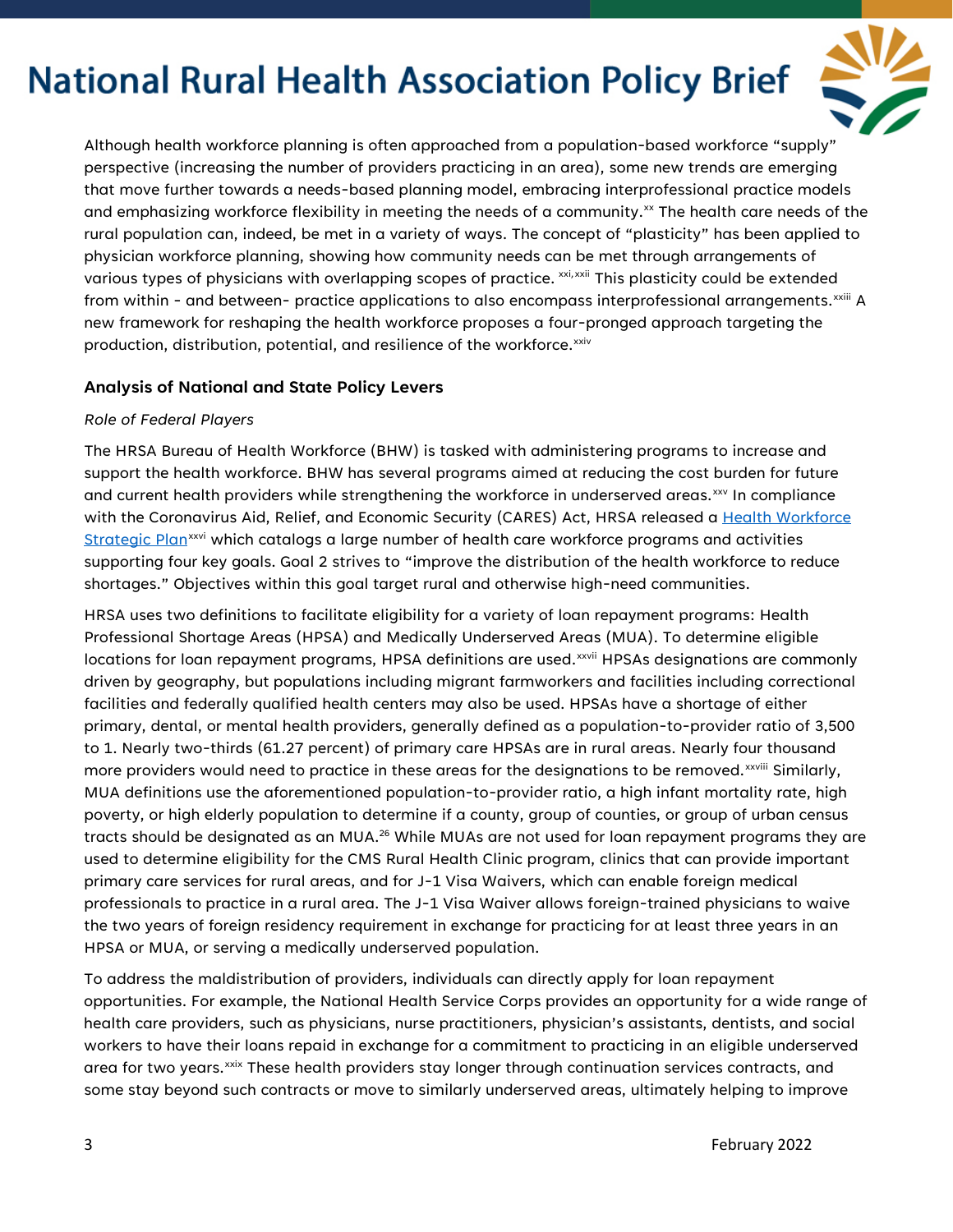

the health care workforce in areas of need. $^{\mathrm{xx}}$  Currently, there are 19,605 designated sites in which fac[i](#page-11-8)lity or serving as faculty in an eligible nursing school.<sup>xxxii</sup> clinicians could practice as part of the National Health Service Corps.<sup>[xxxi](#page-11-7)</sup> The Nurse Corps Loan Repayment program similarly provides an opportunity for loan repayment for registered nurses, advanced practice registered nurses, and nurse faculty in exchange for practicing two years in a critical shortage

In addition to BHW programming to support providers practicing in underserved areas, HRSA maintains internal centers and data and funds external centers focused on the health workforce, or more broadly, on rural health with relevance to the health workforce. The BHW funds health workforce research centers that focus broadly on health workforce and education analysis.<sup>xxxiii</sup> [R](#page-11-9)elatedly, the Federal Office of Rural workforce issues. $^{\mathsf{xxxiv}}$  [T](#page-11-10)here are more than 15 total health workforce and rural health research centers Health Policy funds rural health research centers, some of whose projects focus on rural-specific health funded throughout the country.<sup>xxxiii</sup>

Further, the BHW uses grants and other incentives to expand the health care and health support workforce to meet current and future needs and invest in health education and training to prepare the next generation of health care providers. Of note, HRSA funds Area Health Education Centers (AHECs) to enhance training and educational networks. [xxxv](#page-11-11) There are more than 300 AHEC program offices throughout the country serving more than 85 percent of counties. This program was developed in 1971 to recruit, train, and retain the health workforce in rural areas. AHECs differ in their programming, reach, and nonfederal funding sources, but they often provide educational opportunities for high schoolers through practicing clinicians as well as other important programming.

#### *Role of State Players*

States may have programs that mirror federal programs to help increase the health workforce in rural areas. For example, Conrad 30 Waivers allows each state health department to request J-1 Visa Waivers for as many as 30 foreign physicians annually. $^{\mathsf{xxxvi}}$  [T](#page-11-12)hese physicians must practice in an HPSA or MUA. As credits that are designed to incentivize practice in rural or otherwise underserved areas.  $^{\rm xxwii}$ many as 1,000 physicians are recruited to practice in underserved areas through this program alone. Many states have additional financial recruitment and retention mechanisms such as loan repayment programs (some of which are grant-funded by HRSA), scholarships, or state income tax

State-level policies may also facilitate increases in the rural health workforce and/or mitigate shortages. For example, scope of practice laws can allow physician assistants and nurse practitioners to practice at the full scope of their license or can increase the distance at which a supervising physician must be located, which may allow more of these advanced practice providers to serve in rural areas. Further, as health care provider and facility licenses are administered and regulated at the state level, states may opt to expand the scope of practice of providers such as nurse practitioners, certified nurse midwives, and physician assistants to improve access to care for rural populations.<sup>xxxviii</sup> Some states have reciprocity agreements in place that allow providers to practice in other states which is helpful for providers practicing near state borders and can facilitate telehealth provision.

Finally, state Medicaid programs provide an important source of health coverage in rural areas characterized by lower incomes and higher rates of poverty. Special payment policies may be applied for rural providers and facilities, supplementing reimbursement for provision of rural services. xxxix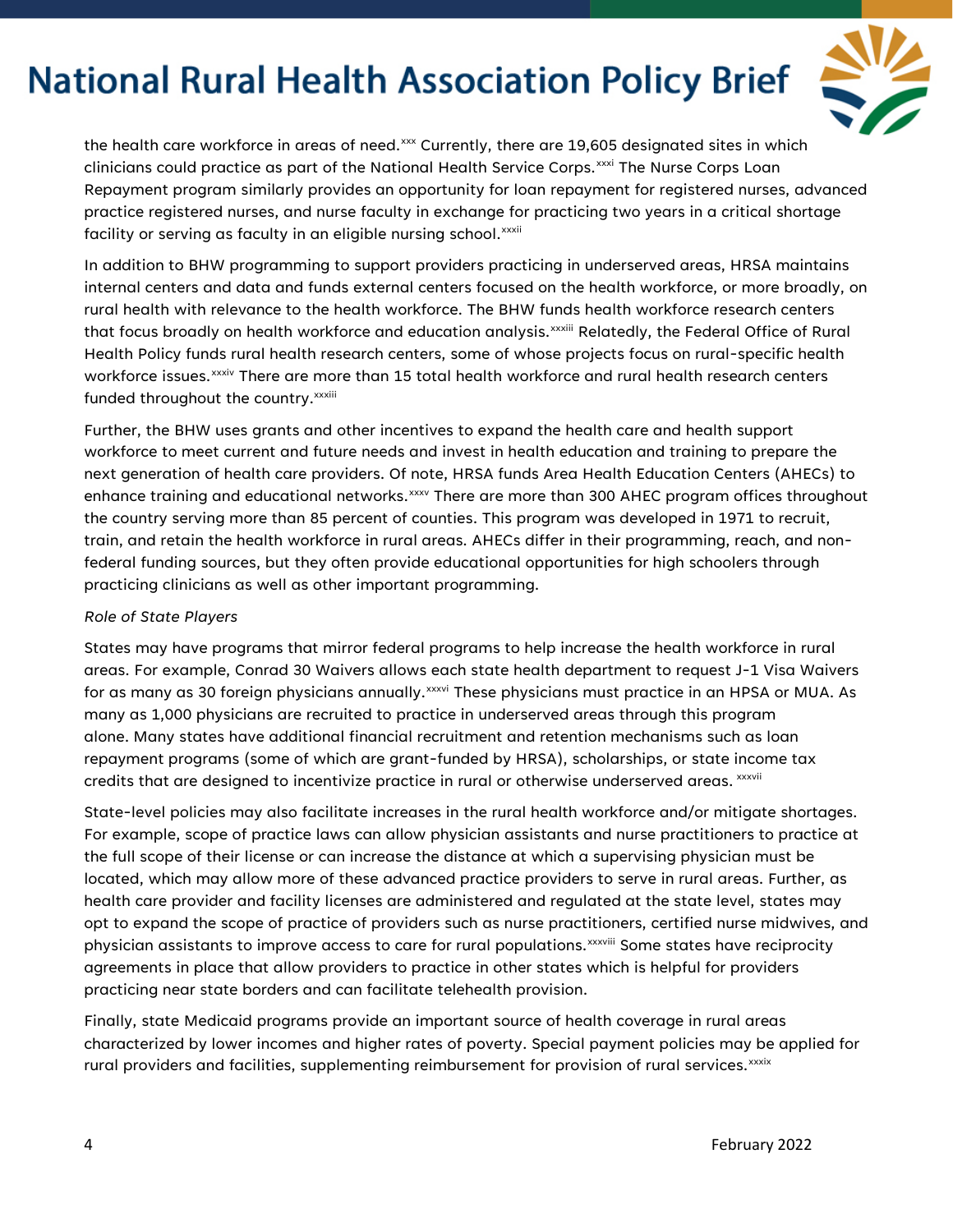

#### *Role of Medical and Other Health Professional Schools*

Medical and other health professional schools play an important role in improving the rural health workforce through rural tracks in medical schools, rural residency programs, rural rotations, and interprofessional training. For example, the University of South Dakota has a Frontier and Rural Medicine program that allows medical students to do rotations in rural areas.<sup>[xl](#page-11-13)</sup> Other health professional schools similarly include rural tracks or programming to increase the health workforce in rural areas. For example, the University of North Carolina at Chapel Hill has a rural pharmacy certificate program.<sup>xli</sup> Such programs can provide opportunities for students to gain rural-specific training that enables them to later practice in rural areas. Training programs are not limited to health professions education. For example, the Delta Region Rural Health Workforce Training Program offers opportunities for health administrative and information management functions.<sup>[xlii](#page-11-15)</sup>

The Council on Graduate Medical Education has recently published a [three-part issue brief series](https://www.hrsa.gov/advisory-committees/graduate-medical-edu/publications.html) on the topic of rural health professions training.<sup>xliii[,](#page-11-16)[xliv](#page-11-17),[xlv](#page-11-18)</sup> These reports highlight a range of policy levers relevant to increasing the availability of rural health professions training opportunities.

#### *Policy levers for building a sustainable workforce*

Table 1 on the following page summarizes some key regulatory, financial, and educational policy levers that can support the workforce by increasing the number of providers in rural areas, the flexibility of the rural health workforce, or support for rural health workers in practice.

#### **Analysis of current NRHA policy positions**

NRHA has advocated on behalf of rural health systems on the topic of workforce policies throughout its history. A 13-part policy paper series on the *[Recruitment and Retention of a Quality Health Workforce in](https://www.ruralhealth.us/advocate/policy-documents)  [Rural Areas](https://www.ruralhealth.us/advocate/policy-documents)* [w](https://www.ruralhealth.us/advocate/policy-documents)as published between 2005 and 2008.<sup>[xlvi](#page-11-19)</sup> This series takes a broad view of the various types of health workers and professionals that comprise the health workforce and the issues that affect the sufficiency of the workforce within those categories of workers. More recent NRHA policy positions have focused on physicians, physician assistants, and the EMS workforce, recommending action targeting a variety of regulatory, financial, and educational policy levers (for a summary table, see [Appendix A\)](bookmark://_8rsrn6vx2mrk/). For the most part, each of these roles is considered in a silo rather than as part of a flexible and integrated health workforce. Policy efforts to ensure the sufficiency of the health workforce in rural areas must be maintained. In doing so, an opportunity exists to shift analysis and advocacy away from a perspective that focuses primarily on the supply of health professionals within their occupational siloes, to instead take a more holistic and integrative view of the workforce. Many of the policy initiatives previously identified by NRHA merit continued advocacy.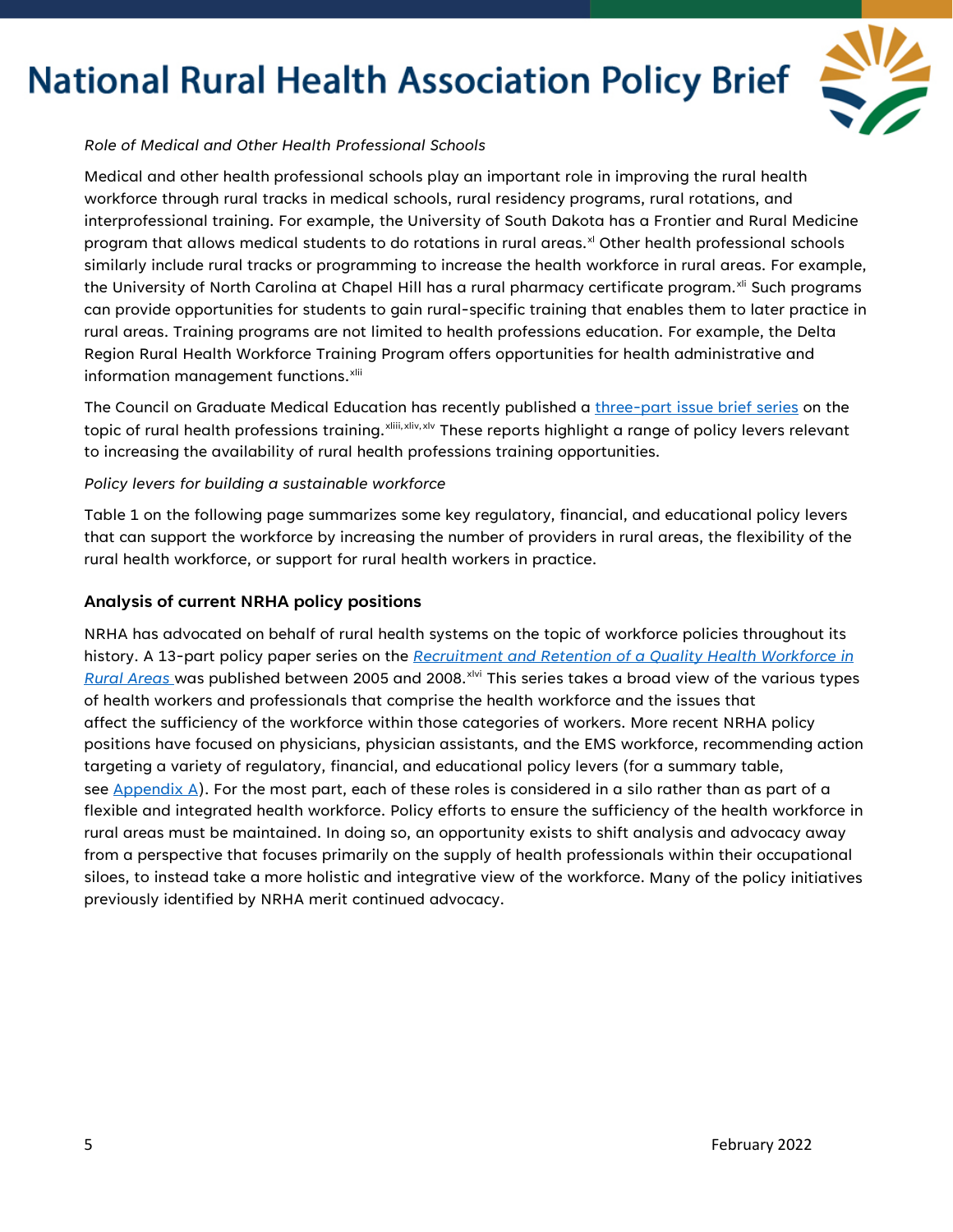

| Table 1: Policy Levers for building a sustainable rural health workforce   |                                                                                                                                                                                                                                                                                                                                                                                                                                   |                                                                                                                                                                                                                                                                                                                                                                                                                                                                                                                    |                                                                                                                                                                                                                                                                                                            |  |
|----------------------------------------------------------------------------|-----------------------------------------------------------------------------------------------------------------------------------------------------------------------------------------------------------------------------------------------------------------------------------------------------------------------------------------------------------------------------------------------------------------------------------|--------------------------------------------------------------------------------------------------------------------------------------------------------------------------------------------------------------------------------------------------------------------------------------------------------------------------------------------------------------------------------------------------------------------------------------------------------------------------------------------------------------------|------------------------------------------------------------------------------------------------------------------------------------------------------------------------------------------------------------------------------------------------------------------------------------------------------------|--|
|                                                                            | <b>Regulatory Levers</b>                                                                                                                                                                                                                                                                                                                                                                                                          | <b>Financial Levers</b>                                                                                                                                                                                                                                                                                                                                                                                                                                                                                            | <b>Educational Levers</b>                                                                                                                                                                                                                                                                                  |  |
| <b>Increase the Number of</b><br><b>Rural Providers</b>                    | • Shortage area designation definitions<br>Immigration policies (e.g., J-1 Visa<br>$\bullet$<br>programs, Conrad 30 waivers, National<br>Interest Waivers tied to rural service)<br>Licensure and accreditation of IMGs<br>$\bullet$<br>Expanded scope of practice for multiple<br>$\bullet$<br>provider types                                                                                                                    | • Health Service Corps Programs<br>Recruitment incentives for rural<br>providers<br>• Funding for health professions training<br>programs (primary care, nursing, allied<br>health)<br>Funding for rural training tracks<br>$\bullet$<br>Provider reimbursement policies (federal<br>and state)                                                                                                                                                                                                                    | • Local health workforce pipeline<br>development programs (e.g., AHECs)<br>Health professions training programs<br>• Community-based and virtual training<br>opportunities<br>• Professional minimum education<br>requirements<br>• Accreditation requirements for health<br>professions training programs |  |
| <b>Increase the Flexibility</b><br>of the Rural Health<br><b>Workforce</b> | • Supervisory policies for APPs<br>• Interjurisdictional licensure, including<br>cross-jurisdictional provisions for<br>telehealth<br>Expanded and modernized <sup>xlvii</sup> scope of<br>$\bullet$<br>practice regulations (e.g., practice-level<br>determination of APP scope of practice)<br>Flexibility in how minimum staffing<br>$\bullet$<br>requirements is met in rural areas<br>(e.g., competency-based credentialing) | • Payor reimbursements for services<br>performed by rural APPs<br>Alternative payment models that<br>incentivize interprofessional practice<br>Non-volume-based payment models<br>$\bullet$<br>Reimbursement for services rendered vig<br>telemedicine                                                                                                                                                                                                                                                             | • Career ladders<br>Mechanisms for lateral transfer between<br>career ladders/professions (e.g., credit<br>for military medical training)<br>• Education focused on interprofessional<br>practice models<br>• Competency-based education and<br>training                                                   |  |
| <b>Increase Supports to</b><br>Keep Rural Providers in<br><b>Practice</b>  | • Reduction of reporting and/or<br>documentation burden<br>Incentivizing participation in virtual<br>$\bullet$<br>Communities of Practice (e.g., Project<br>ECHO)<br>Requirement for provision of paid leave<br>$\bullet$<br>(e.g., parental and sick leave)                                                                                                                                                                      | • Alternative, non-volume-<br>based reimbursement strategies<br><b>Medicare Bonus for Primary Care</b><br>Services in HPSAs<br>Retention incentives<br>Loan repayment programs for rural<br>$\bullet$<br>providers<br>• Subsidies for childcare and other<br>dependent services<br>• Increased funding for Employee<br>Assistance Programs to support health<br>care workers suffering mental health<br>distress and post-traumatic stress<br>Funding for implementation of<br>organizational trauma-informed care | • Career ladders<br>Distance/Virtual Continuing Education<br>Increasing positive messaging about<br>rural work, valorization of rural service<br>• Virtual supportive topic training<br>opportunities (e.g., Mental health first<br>aid, Professional Resilience and<br>Compassion Satisfaction xlviii)    |  |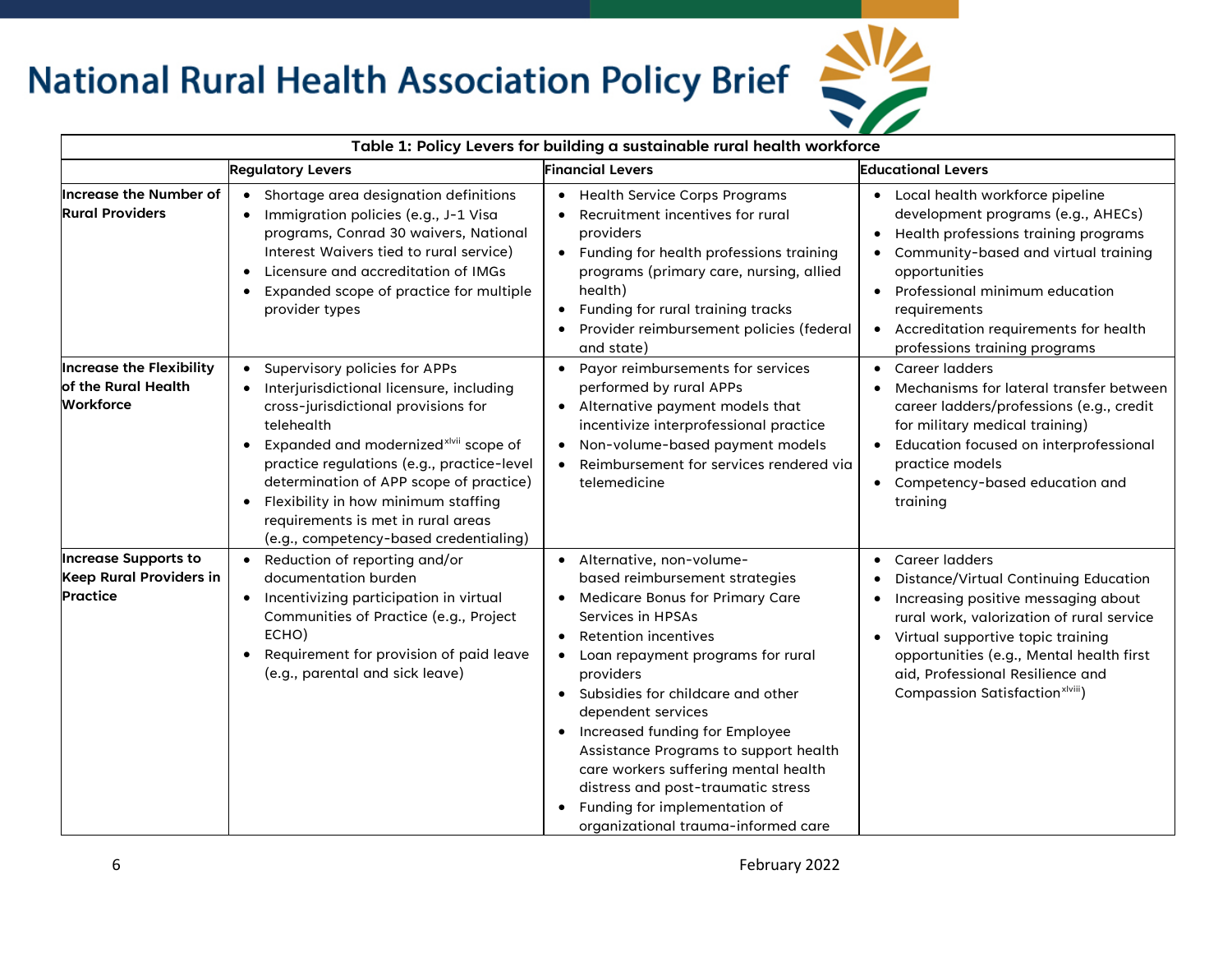

#### **Policy Recommendations**

Policy advocacy should target all three strategies to address sustaining the rural health care workforce: increasing numbers, increasing flexibility, and supporting workers in practice. Increasing the number of rural providers without increasing the ability to retain and support them in practice will just result in high provider turnover. Furthermore, an emphasis on recruitment at the expense of developing local workers and leveraging existing regional talent wastes a valuable source of local knowledge and capacities. It is crucial to take a broad and inclusive view of the rural health workforce and the many factors that influence its sufficiency and its sustainability.

- Support policies that aim to increase the number of providers practicing in rural areas. These may include policies focused on rural training and recruitment, or on rural payment models.
	- Support [S.1893 Rural Physicians Workforce Production Act of 2021](https://www.congress.gov/bill/117th-congress/senate-bill/1893?s=1&r=91) to allow certain hospitals (e.g., critical access hospitals, disproportionate share hospitals) to receive additional payment under Medicare for full-time equivalent residents who receive training in rural areas.
	- Support [H.R. 2130 Rural America Health Corps Act](https://www.congress.gov/bill/117th-congress/house-bill/2130?s=1&r=76) student loan repayment demonstration program for eligible providers who agree to work for five years in a rural area with a shortage of primary, dental, or mental health care providers.
- Support policies that promote flexibility of the rural workforce to meet the needs of its population in creative and innovative ways. These may include policies related to team-based and interprofessional practice, alternative educational pathways (e.g., competency-based accreditation or licensure), or lateral transfer of health practice skills across professional pathways or between career ladders.
- Support policies that strengthen and support GME training in rural areas and rural-specific tracks in other areas of health professional training**.** These may include strengthening rural training experiences for medical students and granting greater flexibility in GME training site locations, reimbursement, and rotation regulations. Further, this may include providing federal funds for rural specific training tracks for non-physician health professions.
- Support policies that support rural health workers in practice and value their the personal, professional, and family needs. These policies may include maintaining and increasing existing retention initiatives, but also must include policies that attend to the psychological and social needs of rural health workers and their families.
	- $\circ$  Identify policy levers that incentivize health organizations to create and maintain traumainformed workplaces and policies.<sup>xxxxvii</sup>
	- o Support policies that enhance job opportunities and the quality of life and education in rural areas.
- Support policies that improve equity, foster diversity, and encourage a workforce that is representative of the populations it serves.
	- o Provide increased federal support for pre-health professional and health professional training in Historically Black Colleges and Universities and other minority serving institutions.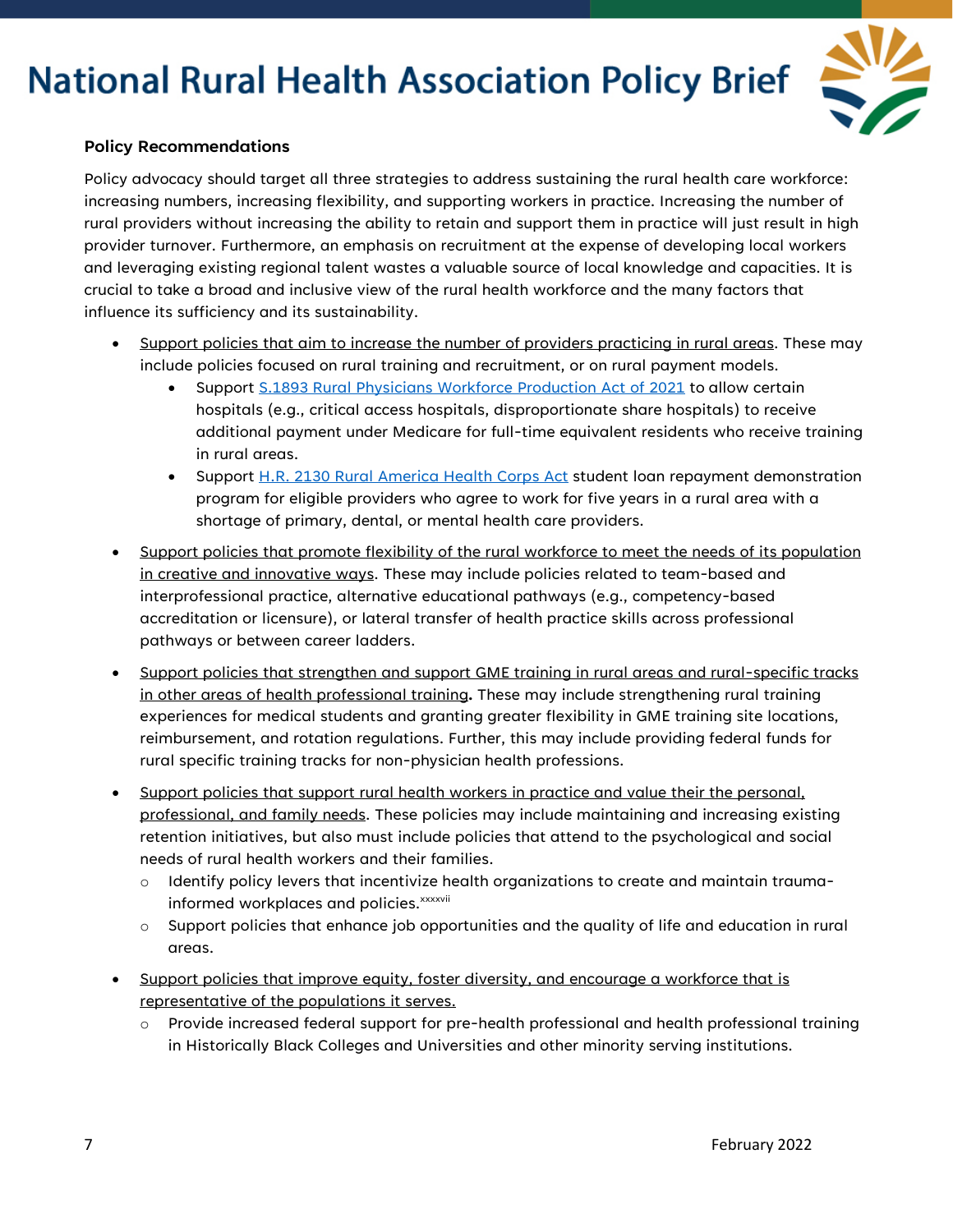

- o Establish additional programs to train Indigenous health care providers akin to the recently launched osteopathic medical school collaboratively established by Oklahoma State University and the Cherokee Nation.
- Engage in the development and implementation of the HRSA Workforce Strategic Plan, identifying specific programs and policies that could be leveraged to benefit the rural workforce.
	- o Advocate for a reduction in application burden for rural systems to participate.
	- $\circ$  Advocate for rural participants to receive a proportional allotment of opportunities and funding, including a rural carve-out for any workforce funding opportunities.

#### **Areas for Future Analysis**

Based upon the high-level discussion in this policy paper, additional areas for targeted analysis are needed in future policy briefs. Best practices throughout the country that exemplify these principles and identify the contextual factors that enable their success need to be identified and documented. These are situated in one of four areas as characterized by Beck and colleagues.<sup>xxiii</sup>

- Maximizing potential
	- o Assess the impact of state-level licensure and regulation on the rural health workforce.
	- $\circ$  Evaluate the role of interprofessional teams and skills mix on the rural health workforce, especially in health care settings in which non-physician providers are critical including rural health clinics.
	- $\circ$  Assess the representativeness of the health workforce with respect to the populations it serves and identify policy levers to increase the diversity of medical providers throughout the country.
- Distribution
	- $\circ$  Evaluating trends in doctorally trained non-physician providers in rural compared to urban areas.
- Production
	- $\circ$  Identifying the impact of graduate medical education policies and practice on the rural health care workforce, including distribution of preceptor sites and availability of residency slots.
- **Resilience** 
	- $\circ$  Identifying challenges faced by rural providers and policies that can alleviate reasons why providers leave rural practice.
	- o Identifying policies to mitigate and prevent burnout, compassion fatigue, moral injury, and trauma in the rural health workforce.

#### **Conclusion**

Workforce challenges associated with the COVID-19 pandemic have been disproportionately felt in rural areas. Rebuilding from this crisis and fostering workforce resilience will require renewed efforts along three synergistic pathways: 1) increasing the number of health workers in rural areas, 2) fostering flexibility in the rural health workforce, and 3) sustaining and supporting rural health workers in practice.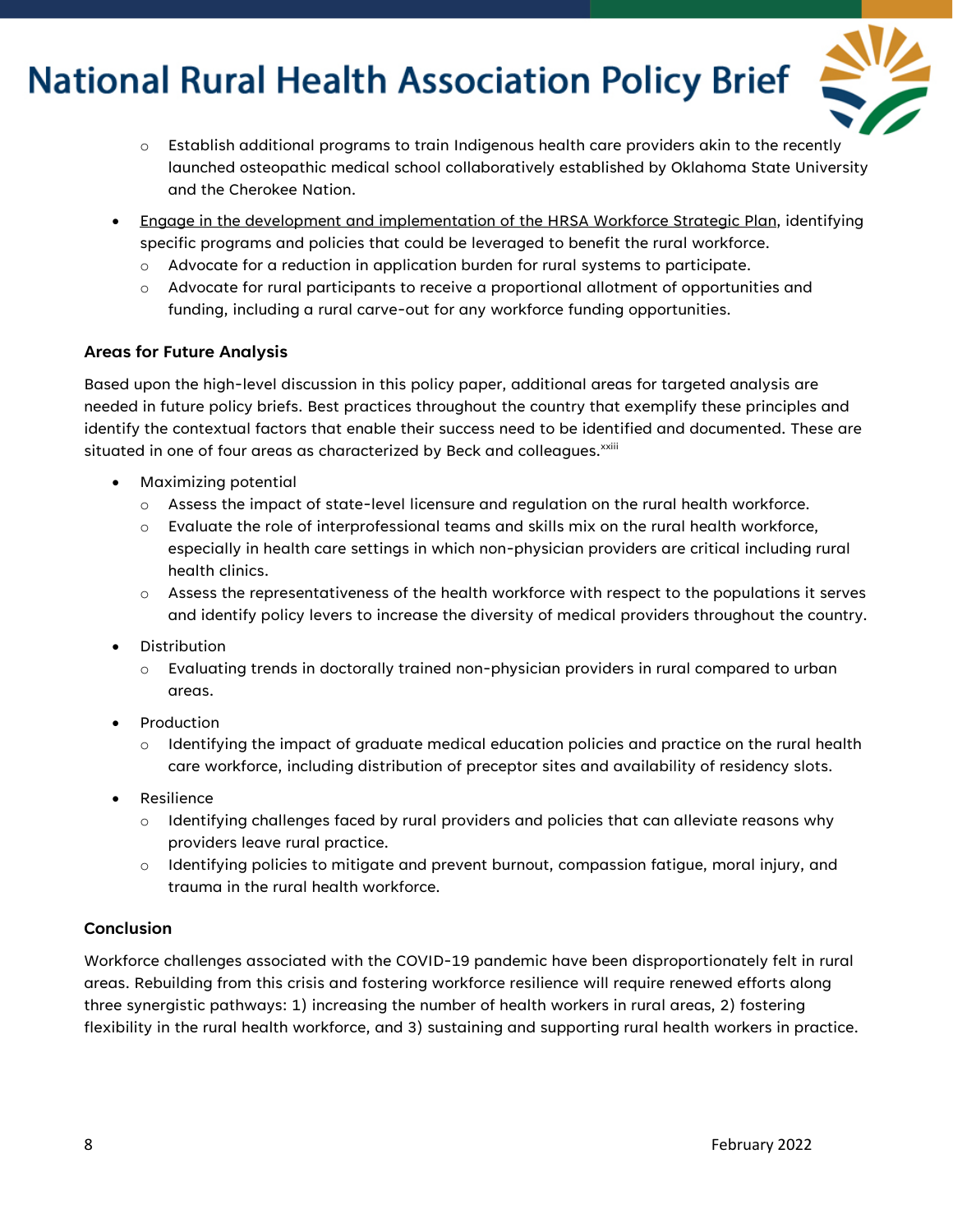# **Appendix A: Recent NRHA Policy Papers**



| <b>Policy Paper</b>                                                                           | <b>Regulatory Levers</b>                                                                                                                                                                                                                                                                                                                             | <b>Financial Levers</b>                                                                                                                                                                                                                                                                                                                                                                                                      | <b>Educational Levers</b>                                                                                                                                                                                                                                                     |
|-----------------------------------------------------------------------------------------------|------------------------------------------------------------------------------------------------------------------------------------------------------------------------------------------------------------------------------------------------------------------------------------------------------------------------------------------------------|------------------------------------------------------------------------------------------------------------------------------------------------------------------------------------------------------------------------------------------------------------------------------------------------------------------------------------------------------------------------------------------------------------------------------|-------------------------------------------------------------------------------------------------------------------------------------------------------------------------------------------------------------------------------------------------------------------------------|
| <b>Rural EMS Workforce<sup>xlix</sup></b>                                                     | Expansion of scope of practice for EMS<br>$\bullet$<br>Guidance for the acceptance of military<br>medical training for health professions<br>licensure                                                                                                                                                                                               | • Alternative funding models that are not patient or<br>service dependent<br>• Allocate state funds through rural economic impact<br>models to support the EMS workforce<br>• Funding for EMS care that does not result in<br>transport ("treat-and- discharge" and community<br>paramedicine) - ACO incentives, community benefit<br>grants, "incident to telehealth" billing.<br>• CMMI Funding for demonstration projects | Sustained funding for rural-friendly modes<br>of education (asynchronous and distance)<br>for rural EMS and continuing education<br>Guidance for academic institutions for<br>awarding credit for military medical<br>training toward health professions training<br>programs |
| <b>Physician Assistants:</b><br><b>Modernize Laws to</b><br>Improve Rural Access <sup>1</sup> | Allow practice- level determination of<br>$\bullet$<br>individual PA scope of practice<br>Ensure that future regulatory changes do not<br>$\bullet$<br>adversely impact PA practice in rural<br>communities<br>Remove regulatory barriers to intra/<br>interprofessional team practice<br>Ensure that regulatory boards include PA<br>representation | • Include PAs in all new models of care and payment<br>systems<br>• Include PAs in rural recruitment and retention<br>programs and incentives, and in workforce<br>development programs<br>• Allow for direct PA payment from public and<br>private payers<br>• Allow for payment to PAs for mental health<br>services                                                                                                       |                                                                                                                                                                                                                                                                               |
| <b>Designation of Frontier</b><br><b>Health Professional</b><br>Shortage Areas <sup>li</sup>  |                                                                                                                                                                                                                                                                                                                                                      | • Adjust HPSA designation criteria for frontier areas<br>(incorporate time and distance criteria, eliminate<br>the use of Standardized Mortality Rates and<br>establish a more appropriate population-to-<br>provider ratio calculation and threshold, include<br>APPs in P2P ratios)<br>• Establish a waiver process for unique<br>circumstances                                                                            |                                                                                                                                                                                                                                                                               |
| FMG/ J1 Visa Waiver<br><b>Physicians</b> <sup>lii</sup>                                       | • Seek a return to regulations restricting<br>Foreign Medical Graduates entering the US<br>for graduate medical education to be<br>classified as J1 nonimmigrant status (rather<br>than H1B status)                                                                                                                                                  |                                                                                                                                                                                                                                                                                                                                                                                                                              |                                                                                                                                                                                                                                                                               |
| <b>Graduate Medical</b><br><b>Education for Rural</b><br><b>Practiceliii</b>                  | ACGME requirement for reporting rurally<br>relevant metrics to identify rural programs                                                                                                                                                                                                                                                               | • Removal of CMS caps on funding for new and<br>existing qualified rural GME programs<br>• Allow CMS reimbursement for rural CAHs, RHCs,<br>and GQHCs for the costs of GME                                                                                                                                                                                                                                                   | Establish minimum duration and content<br>requirements for rural training<br>Promote recognition and inclusion of rurally<br>located clinical faculty in the programs of<br>the academic institutions                                                                         |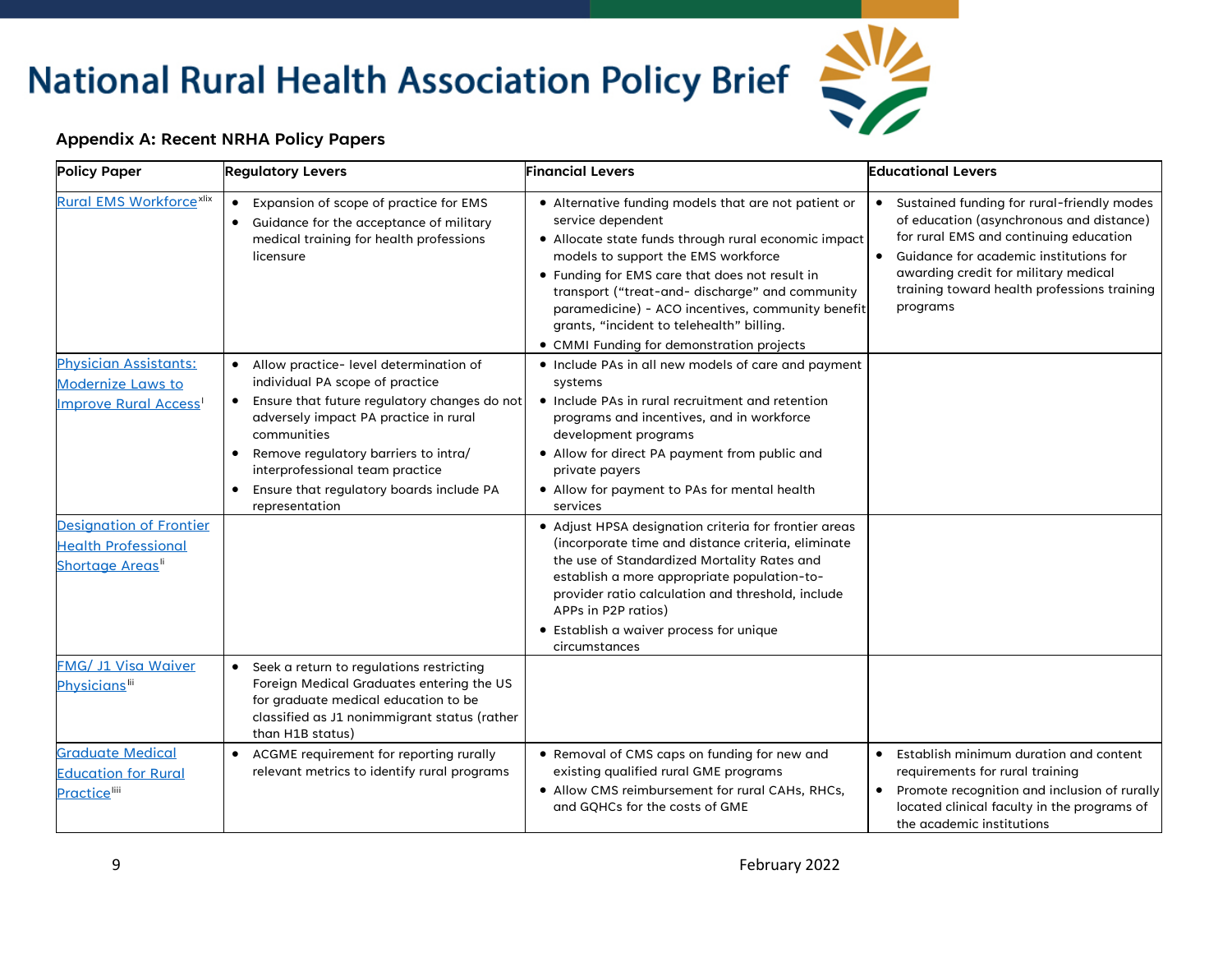

<sup>i</sup> U.S. Department of Health and Human Services, Health Resources and Services Administration, National Center for Workforce Analysis. *The U.S. Health Workforce Chartbook – In Brief*.; 2018. Accessed October 29, 2021[. https://bhw.hrsa.gov/sites/default/files/bureau-health](https://bhw.hrsa.gov/sites/default/files/bureau-health-workforce/data-research/hrsa-us-health-workforce-chartbook-in-brief.pdf)[workforce/data-research/hrsa-us-health-workforce-chartbook-in-brief.pdf](https://bhw.hrsa.gov/sites/default/files/bureau-health-workforce/data-research/hrsa-us-health-workforce-chartbook-in-brief.pdf)

iii Miranda L. Rural hospitals losing hundreds of staff to high-paid traveling nurse jobs. *NBC News*[. https://www.nbcnews.com/business/business](https://www.nbcnews.com/business/business-news/rural-hospitals-losing-hundreds-staff-high-paid-traveling-nurse-jobs-n1279199)[news/rural-hospitals-losing-hundreds-staff-high-paid-traveling-nurse-jobs-n1279199.](https://www.nbcnews.com/business/business-news/rural-hospitals-losing-hundreds-staff-high-paid-traveling-nurse-jobs-n1279199) Published September 15, 2021. Accessed October 29, 2021.

<sup>iv</sup> Diaz A, Chhabra KR, Scott JW. The COVID-19 Pandemic and Rural Hospitals—Adding Insult to Injury | Health Affairs Blog. Health Affairs Blog. Published May 3, 2020. Accessed October 29, 2021[. https://www.healthaffairs.org/do/10.1377/hblog20200429.583513/full/](https://www.healthaffairs.org/do/10.1377/hblog20200429.583513/full/)

<sup>V</sup> Biden-Harris Administration to Expand Vaccination Requirements for Health Care Settings. Published online September 9, 2021. Accessed October 29, 2021[. https://www.cms.gov/newsroom/press-releases/biden-harris-administration-expand-vaccination-requirements-health-care](https://www.cms.gov/newsroom/press-releases/biden-harris-administration-expand-vaccination-requirements-health-care-settings)[settings](https://www.cms.gov/newsroom/press-releases/biden-harris-administration-expand-vaccination-requirements-health-care-settings)

<sup>vi</sup> Muoio D. How many employees have hospitals lost to vaccine mandates? Here are the numbers so far. Fierce Healthcare. Published October 22, 2021. Accessed October 29, 2021. [https://www.fiercehealthcare.com/hospitals/how-many-employees-have-hospitals-lost-to-vaccine](https://www.fiercehealthcare.com/hospitals/how-many-employees-have-hospitals-lost-to-vaccine-mandates-numbers-so-far)[mandates-numbers-so-far](https://www.fiercehealthcare.com/hospitals/how-many-employees-have-hospitals-lost-to-vaccine-mandates-numbers-so-far)

vii Abbass J. Lewis County Health System to "pause" maternity services due to staff unwilling to vaccinate. *NNY360*. [https://www.nny360.com/news/publicservicenews/lewis-county-health-system-to-pause-maternity-services-due-to-staff-unwilling-to-](https://www.nny360.com/news/publicservicenews/lewis-county-health-system-to-pause-maternity-services-due-to-staff-unwilling-to-vaccinate/article_2db1c489-7dbe-5f88-8efe-0899abedc5c4.html)

[vaccinate/article\\_2db1c489-7dbe-5f88-8efe-0899abedc5c4.html.](https://www.nny360.com/news/publicservicenews/lewis-county-health-system-to-pause-maternity-services-due-to-staff-unwilling-to-vaccinate/article_2db1c489-7dbe-5f88-8efe-0899abedc5c4.html) Published September 11, 2021. Accessed October 29, 2021.

viii Centers for Medicare and Medicaid Services. COVID-19 Emergency Declaration Blanket Waivers for Health Care Providers. Published online May 24, 2021[. https://www.cms.gov/files/document/summary-covid-19-emergency-declaration-waivers.pdf](https://www.cms.gov/files/document/summary-covid-19-emergency-declaration-waivers.pdf)

ix Dzau VJ, Kirch D, Nasca T. Preventing a Parallel Pandemic — A National Strategy to Protect Clinicians' Well-Being. *N Engl J Med*. 2020;383(6):513-515. doi:10/fdvx

<sup>x</sup> Boone R. Misinformation leads to animosity toward health care workers. *AP NEWS*[. https://apnews.com/article/coronavirus-pandemic-](https://apnews.com/article/coronavirus-pandemic-business-health-idaho-misinformation-ccef8a30babfa4a40c68d701a09e59f3)

[business-health-idaho-misinformation-ccef8a30babfa4a40c68d701a09e59f3.](https://apnews.com/article/coronavirus-pandemic-business-health-idaho-misinformation-ccef8a30babfa4a40c68d701a09e59f3) Published September 29, 2021. Accessed October 29, 2021.

xi Chuck E. From "heroes to villains": Why this Covid surge is different for health care workers. *NBC News*[. https://www.nbcnews.com/news/us](https://www.nbcnews.com/news/us-news/health-care-workers-went-heroes-villains-rcna2559)[news/health-care-workers-went-heroes-villains-rcna2559.](https://www.nbcnews.com/news/us-news/health-care-workers-went-heroes-villains-rcna2559) Published October 4, 2021. Accessed October 29, 2021.

xii Coates A, Fuad AO, Hodgson A, Bourgeault IL. *Health Workforce Strategies in Response to Major Health Events: A Rapid Scoping Review with Lessons Learned for the Response to the COVID-19 Pandemic*. Human Resources for Health; 2021. https://doi.org/10.1186/s12960-021-00698-6

xiii Healthy People 2020, Office of Disease Prevention and Health Promotion. Access to Health Services. Accessed October 29, 2021. <https://www.healthypeople.gov/2020/leading-health-indicators/2020-lhi-topics/Access-to-Health-Services>

xiv Basu S, Berkowitz SA, Phillips RL, Bitton A, Landon BE, Phillips RS. Association of Primary Care Physician Supply With Population Mortality in the United States, 2005-2015. *JAMA Intern Med*. 2019;179(4):506-514. doi:10/gfvnsz

xv US Department of Health and Human Services, Health Resources and Services Administration, Bureau of Health Workforce, National Center for Workforce Analysis. *Using HRSA's Health Workforce Simulation Model to Estimate the Rural and Non-Rural Health Workforce*.; 2020:28. <https://bhw.hrsa.gov/sites/default/files/bureau-health-workforce/data-research/hwsm-rural-urban-methodology.pdf>

xvi Skinner L, Staiger DO, Auerbach DI, Buerhaus PI. Implications of an Aging Rural Physician Workforce. *N Engl J Med*. 2019;381(4):299-301. doi:10/gm85pf

xvii Buerhaus PI, Skinner LE, Auerbach DI, Staiger DO. Four Challenges Facing the Nursing Workforce in the United States. *J Nurs Regul*. 2017;8(2):40-46. doi:10/ggcht5

xviii Rural Healthcare Workforce Overview. Rural Health Information Hub. Published November 9, 2020. Accessed September 9, 2021. <https://www.ruralhealthinfo.org/topics/health-care-workforce>

xix Larson EH, Andrilla CHA, Garber LA. *Supply and Distribution of the Primary Care Workforce in Rural America: 2019.* WWAMI Rural Health Research Center, University of Washington; 2020. Accessed November 2, 2021. https://depts.washington.edu/fammed/rhrc/wpcontent/uploads/sites/4/2020/06/RHRC\_PB167\_Larson.pdf

xx Tomblin Murphy G, Gilbert JH, Rigby J. Integrating interprofessional education with needs-based health workforce planning to strengthen health systems. *J Interprof Care*. 2019;33(4):343-346. doi:10/gmq9fs

xxi

xxii Holmes GM, Morrison M, Pathman DE, Fraher E. The Contribution of "Plasticity" to Modeling How a Community's Need for Health Care Services Can Be Met by Different Configurations of Physicians. *Acad Med*. 2013;88(12):1877-1882. doi:10/f5kf8w

<sup>xxiii</sup> Fraher E, Brandt B. Toward a system where workforce planning and interprofessional practice and education are designed around patients and populations not professions. *J Interprof Care*. 2019;33(4):389-397. doi:10/ggrnpf

ii Wright A. Rural Hospitals Can't Find the Nurses They Need to Fight COVID. *Stateline*[. https://pew.org/3Dw86s9.](https://pew.org/3Dw86s9) Published September 1, 2021. Accessed September 9, 2021.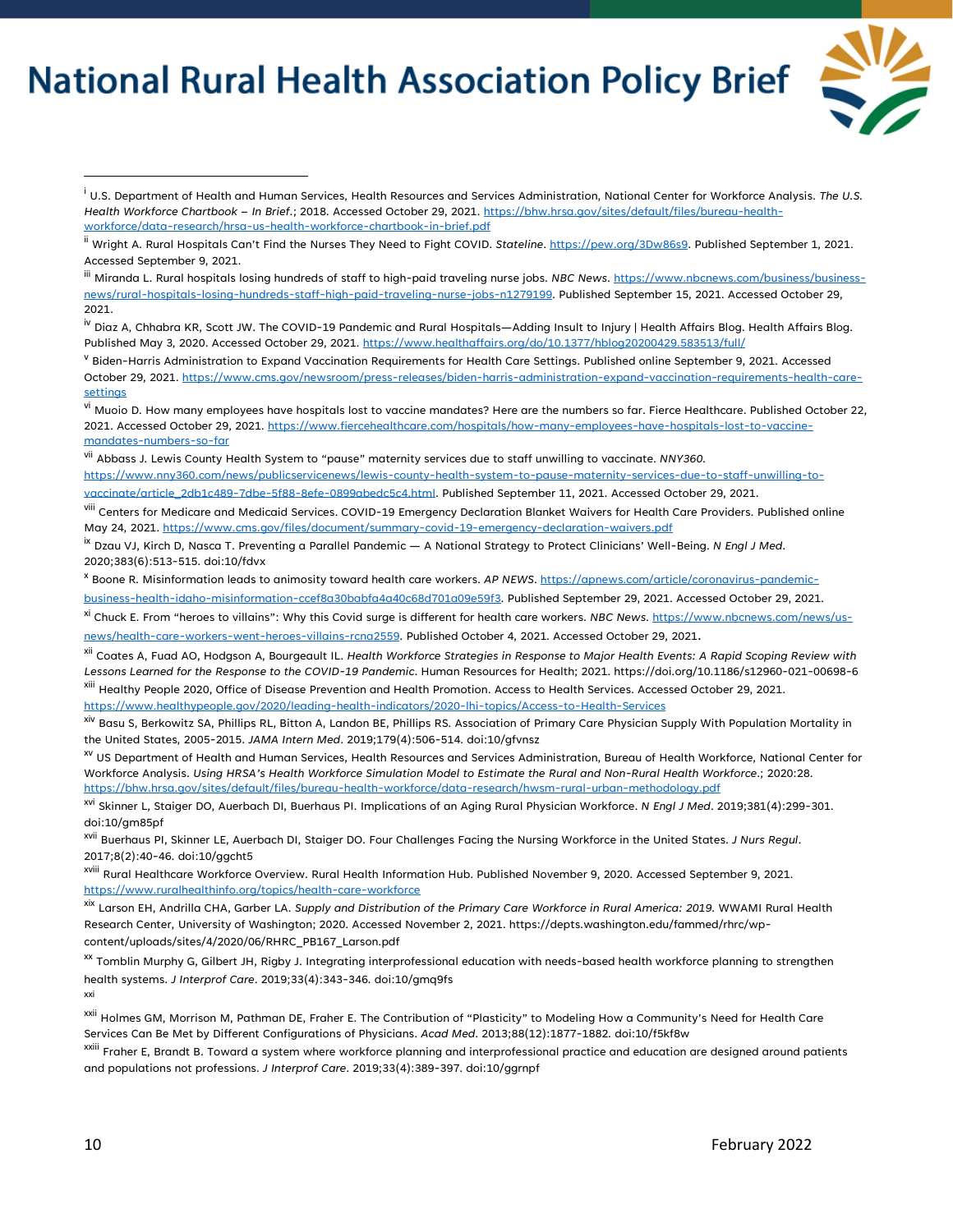

<sup>xxiv</sup> Beck AJ, Spetz J, Pittman P, et al. Investing in A 21st Century Health Workforce: A Call For Accountability. Health Affairs Blog. Published September 15, 2021. Accessed October 29, 2021. https://www.healthaffairs.org/do/10.1377/hblog20210913.133585/full/

<span id="page-10-0"></span>xxv About Us | Bureau of Health Workforce. Accessed September 9, 2021.<https://bhw.hrsa.gov/about-us>

xxvi U.S. Department of Health and Human Services. *Health Workforce Strategic Plan*.; 2021[. https://bhw.hrsa.gov/sites/default/files/bureau](https://bhw.hrsa.gov/sites/default/files/bureau-health-workforce/about-us/hhs-health-workforce-strategic-plan-2021.pdf)[health-workforce/about-us/hhs-health-workforce-strategic-plan-2021.pdf](https://bhw.hrsa.gov/sites/default/files/bureau-health-workforce/about-us/hhs-health-workforce-strategic-plan-2021.pdf)

<span id="page-10-1"></span>xxvii What is Shortage Designation? | Bureau of Health Workforce. Accessed September 9, 2021. [https://bhw.hrsa.gov/workforce-shortage](https://bhw.hrsa.gov/workforce-shortage-areas/shortage-designation)[areas/shortage-designation](https://bhw.hrsa.gov/workforce-shortage-areas/shortage-designation)

<span id="page-10-2"></span>xxviii Bureau of Health Workforce, Health Resources and Services Administration, US Department of Health and Human Services. Designated Health Professional Shortage Areas Statistics: Fourth Quarter of Fiscal Year 2021 Designated HPSA Quarterly Summary. Published online October 1, 2021[. https://data.hrsa.gov/Default/GenerateHPSAQuarterlyReport](https://data.hrsa.gov/Default/GenerateHPSAQuarterlyReport)

<span id="page-10-3"></span>xxix About Us | NHSC. Published December 17, 2020. Accessed September 9, 2021[. https://nhsc.hrsa.gov/about-us](https://nhsc.hrsa.gov/about-us)

<span id="page-10-4"></span>xxx Negrusa S, Hogan P, Ghosh P, Watkins L. *National Health Service Corps – An Extended Analysis*.; 2016:64. https://aspe.hhs.gov/sites/default/files/private/pdf/255496/NHSCanalysis.pdf

xxxi Health Resources and Services Administration. HRSA Data Explorer. Health Resources & Services Administration. Published 2021. Accessed November 15, 2021[. https://data.hrsa.gov/tools/data-explorer?paramServiceId=NHSC%20SITE](https://data.hrsa.gov/tools/data-explorer?paramServiceId=NHSC%20SITE)

<span id="page-10-5"></span>xxxii Apply to the Nurse Corps Scholarship Program | Bureau of Health Workforce. Accessed September 9, 2021.

<https://bhw.hrsa.gov/funding/apply-scholarship/nurse-corps>

<span id="page-10-6"></span>xxxiii Find a Health Workforce Research Center | Bureau of Health Workforce. Accessed September 9, 2021. [https://bhw.hrsa.gov/data](https://bhw.hrsa.gov/data-research/health-workforce-research-centers)[research/health-workforce-research-centers](https://bhw.hrsa.gov/data-research/health-workforce-research-centers)

xxxiv Rural Health Research Centers. Accessed September 9, 2021.<https://www.ruralhealthresearch.org/centers>

<span id="page-10-7"></span>xxxv AHEC and NAO History and Mission. National AHEC Organization. Accessed September 9, 2021. <https://www.nationalahec.org/page/CopyofMissionHistoryBoard>

<span id="page-10-8"></span>xxxvi Rural J-1 Visa Waiver Overview. Rural Health Information Hub. Accessed September 9, 2021. [https://www.ruralhealthinfo.org/topics/j-1](https://www.ruralhealthinfo.org/topics/j-1-visa-waiver) [visa-waiver](https://www.ruralhealthinfo.org/topics/j-1-visa-waiver)

<span id="page-10-9"></span>xxxvii Rural Health Care Practitioner Tax Credit. New Mexico Department of Health. Accessed October 30, 2021. <https://www.nmhealth.org/about/phd/pchb/oprh/rhcptc/>

<span id="page-10-10"></span>xxxviii Rhoads JM, Bryan DN, Graboyes RF. *Healthcare Openness and Access Project 2020: Full Release*. Mercatus Center at George Mason University; 2020:49.

<span id="page-10-11"></span>xxxix Medicaid and CHIP Payment and Access Commission. *Medicaid and Rural Health*.; 2021.

xl FARM Program | USD. Accessed September 9, 2021[. https://www.usd.edu/medicine/farm-program](https://www.usd.edu/medicine/farm-program)

<span id="page-10-12"></span><sup>xli</sup> Rural Pharmacy Health Certificate Program. UNC Eshelman School of Pharmacy. Accessed September 9, 2021.

https://pharmacy.unc.edu/practice/rural-pharmacy-health-program/

<span id="page-10-13"></span><sup>xlii</sup> Federal Office of Rural Health Policy, Health Resources and Services Administration. Delta Region Rural Health Workforce Training Program. Official web site of the U.S. Health Resources & Services Administration. Published June 9, 2021. Accessed November 2, 2021. <https://www.hrsa.gov/grants/find-funding/hrsa-21-105>

<span id="page-10-14"></span>xliii Council on Graduate Medical Education. *Training Needs to Prepare the Healthcare Workforce for Rural Practice*.; 2021. <https://www.hrsa.gov/sites/default/files/hrsa/advisory-committees/graduate-medical-edu/publications/cogme-rural-health.pdf>

<span id="page-10-15"></span>xliv Council on Graduate Medical Education. *Investing in a Health Workforce That Meets Rural Needs*.; 2021. Accessed November 2, 2021. <https://www.hrsa.gov/sites/default/files/hrsa/advisory-committees/graduate-medical-edu/publications/cogme-rural-health-issue-brief.pdf>

<span id="page-10-16"></span>xlv Council on Graduate Medical Education. *Special Needs in Rural America: Implications for Healthcare Workforce Education, Training, and Practice*.; 2020. Accessed November 2, 2021. [https://www.hrsa.gov/sites/default/files/hrsa/advisory-committees/graduate-medical](https://www.hrsa.gov/sites/default/files/hrsa/advisory-committees/graduate-medical-edu/publications/cogme-rural-health-policy-brief.pdf)[edu/publications/cogme-rural-health-policy-brief.pdf](https://www.hrsa.gov/sites/default/files/hrsa/advisory-committees/graduate-medical-edu/publications/cogme-rural-health-policy-brief.pdf)

<span id="page-10-17"></span>xlvi NRHA. Policy Documents. NRHA. Accessed October 29, 2021[. https://www.ruralhealth.us/advocate/policy-documents](https://www.ruralhealth.us/advocate/policy-documents)

<span id="page-10-18"></span>xlvii Frogner BK, Fraher EP, Spetz J, et al. Modernizing Scope-of-Practice Regulations — Time to Prioritize Patients. *N Engl J Med*. 2020;382(7):591-593. doi:10/gm9bz6

xlviii New York State, Office of Mental Health. *Needs of Frontline Workers Workgroup Interim Report*.; 2021. Accessed November 2, 2021. <https://omh.ny.gov/omhweb/statistics/2021-needs-of-frontline-workers-interim-report.pdf>

<span id="page-10-19"></span>xlix McLaughlin C, Riutta O, Busko J. Rural EMS Workforce: A Call to Action. Published online March 4, 2018. Accessed September 9, 2021. <https://www.tandfonline.com/doi/full/10.1080/10903127.2017.1356411>

<span id="page-10-21"></span><span id="page-10-20"></span> $^{\text{I}}$  Wells R, Cody M, Alpino R, Van Dyne M, Abbott R, King N. Physician Assistants: Modernize Laws to Improve Rural Access. Published online 2019. Accessed September 9, 2021. [https://www.ruralhealthweb.org/NRHA/media/Emerge\\_NRHA/Advocacy/Policy%20documents/2019-NRHA-Policy-](https://www.ruralhealthweb.org/NRHA/media/Emerge_NRHA/Advocacy/Policy%20documents/2019-NRHA-Policy-Document-Physician-Assistants-Modernize-Laws-to-Improve-Rural-Access.pdf)[Document-Physician-Assistants-Modernize-Laws-to-Improve-Rural-Access.pdf](https://www.ruralhealthweb.org/NRHA/media/Emerge_NRHA/Advocacy/Policy%20documents/2019-NRHA-Policy-Document-Physician-Assistants-Modernize-Laws-to-Improve-Rural-Access.pdf)

<span id="page-10-22"></span>li Wilger S. Alfero C. Designation of Frontier Health Professional Shortage Areas. Published online April 2015. Accessed September 9, 2021. [https://www.ruralhealthweb.org/getattachment/Advocate/Policy-Documents/DesignationofFrontierHealthProfessionalShortageAreasApril2015-](https://www.ruralhealthweb.org/getattachment/Advocate/Policy-Documents/DesignationofFrontierHealthProfessionalShortageAreasApril2015-(1).pdf.aspx?lang=en-US) [\(1\).pdf.aspx?lang=en-US](https://www.ruralhealthweb.org/getattachment/Advocate/Policy-Documents/DesignationofFrontierHealthProfessionalShortageAreasApril2015-(1).pdf.aspx?lang=en-US)